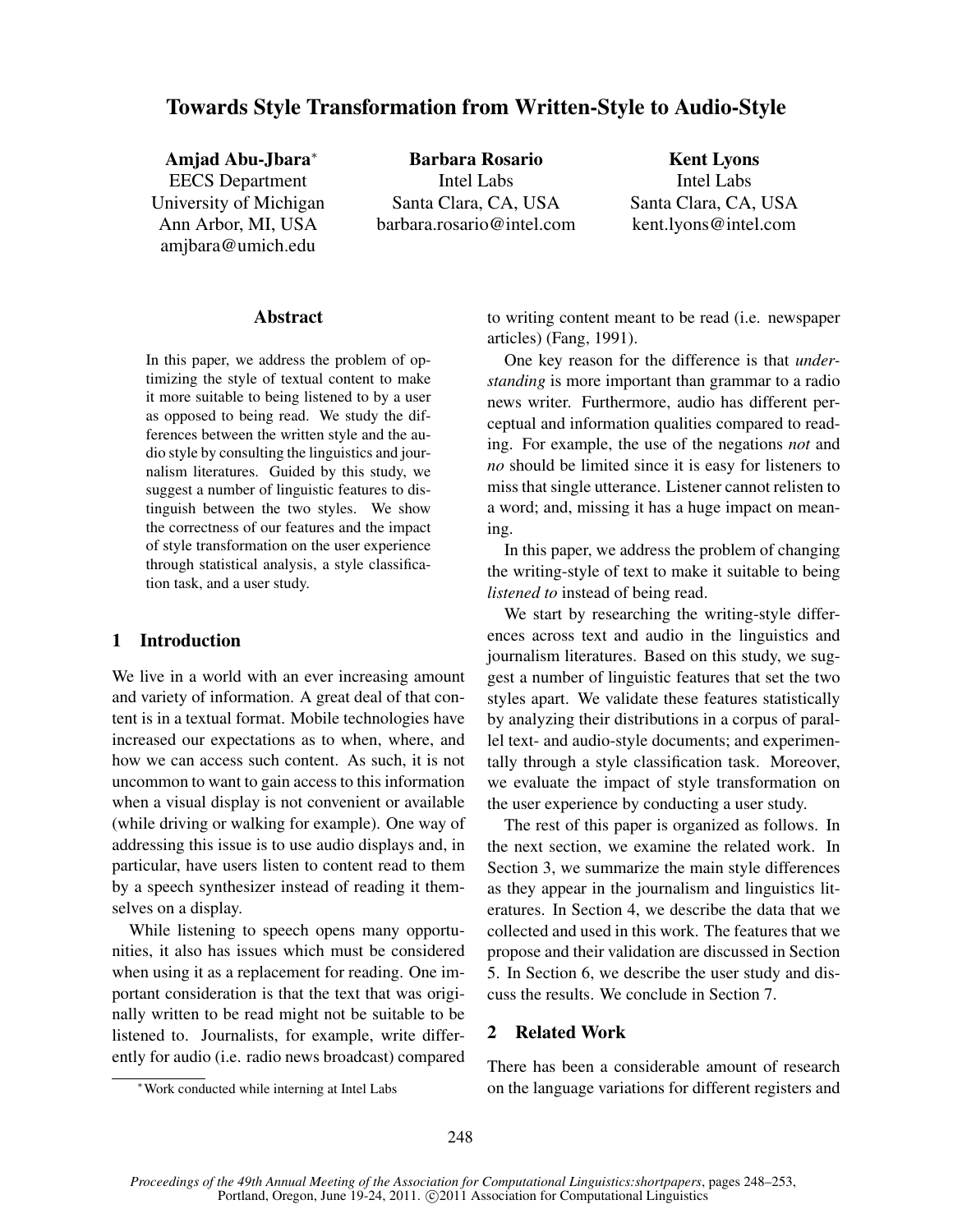genres in the linguistics community, including research that focused on the variations between written and spoken language (Biber, 1988; Halliday, 1985; Esser, 1993; Whittaker et al., 1998; Esser, 2000). For example, Biber (1988) provides an exhaustive study of such variations. He uses computational techniques to analyze the linguistic characteristics of twenty-three spoken and written genres, enabling identification of the basic, underlying dimensions of variation in English.

Halliday (1985) performs a comparative study of spoken and written language, contrasting the prosodic features and grammatical intricacy of speech with the high lexical density and grammatical metaphor or writing. Esser (2000) proposes a general framework for the different presentation structures of medium-dependent linguistic units.

Most of these studies focus on the variations between the written and the *spontaneous* spoken language. Our focus is on the *written* language for audio, i.e. on a style that we hypothesize being somewhere between the formally written and spontaneous speech styles. Fang (1991) provides a pragmatic analysis and a side-by-side comparisons of the "writing style differences in newspaper, radio, and television news" as part of the instructions for journalist students learning to write for the three different mediums.

Paraphrase generation (Barzilay and McKeown, 2001; Shinyama et al., 2002; Quirk et al., 2004; Power and Scot, 2005; Zhao et al., 2009; Madnani and Dorr, 2010) is related to our work, but usually the focus has been on the semantics, with the goal of generating relevant content, and on the syntax to generate well formed text. In this work the goal is to optimize the style, and generation is one approach to that end (we plan addressing it for future work)

Authorship attribution (Mosteller and Wallace, 1964; Stamatatos et al., 2000; Argamon et al., 2003; Argamon et al., 2007; Schler and Argamon, 2009) is also related to our work since arguably different authors write in different styles. For example, Argamon et al. (2003) explored differences between male and female writing in a large subset of the British National Corpus covering a range of genres. Argamon el al. (2007) addressed the problem of classifying texts by authors, author personality, gender of literary characters, sentiment (positive/negative feeling), and scientific rhetorical styles. They used lexical features based on taxonomies of various semantic functions of different lexical items (words or phrases). These studies focused on the correlation between style of the text and the personal characteristics of its author. In our work, we focus on the change in writing style according to the change of the medium.

# 3 Writing Style Differences Across Text and Audio

In this section, we summarize the literature on writing style differences across text and audio. Style differences are not due to happenstance. Writing styles for different media have evolved due to the unique nature of each medium and to the manner in which its audience consumes it. For example, in audio, the information must be consumed sequentially and the listener does not have the option to skip the information that she finds less interesting.

Also, the listener, unlike the reader, cannot stop to review the meaning of a word or a sentence. The eye skip around in text but there is not that option with listening. Moreover, unlike attentive readers of text, audio listeners may be engaged in some task (e.g. driving, working, etc.) other than absorbing the information they listen to, and therefore are paying less attention.

All these differences of the audio medium affect the length of sentences, the choice of words, the structure of phrases of attribution, the use of pronouns, etc.

Some general guidelines of audio style (Biber, 1988; Fang, 1991) include 1) the choice of simple words and short, declarative sentences with active voice preferred. 2) Attribution precedes statements as it does in normal conversations. 3) The subject should be as close to the predicate as feasible. 4) Pronouns should be used with a lot of wariness. It is better to repeat a name, so that the listener will not have to pause or replay to recall. 5) Direct quotations are uncommon and the person being quoted is identified before the quotation. 6) Dependent clauses should be avoided, especially at the start of a sentence. It is usually better to make a separate sentence of a dependent clause. 7) Numbers should be approximated so that they can be under-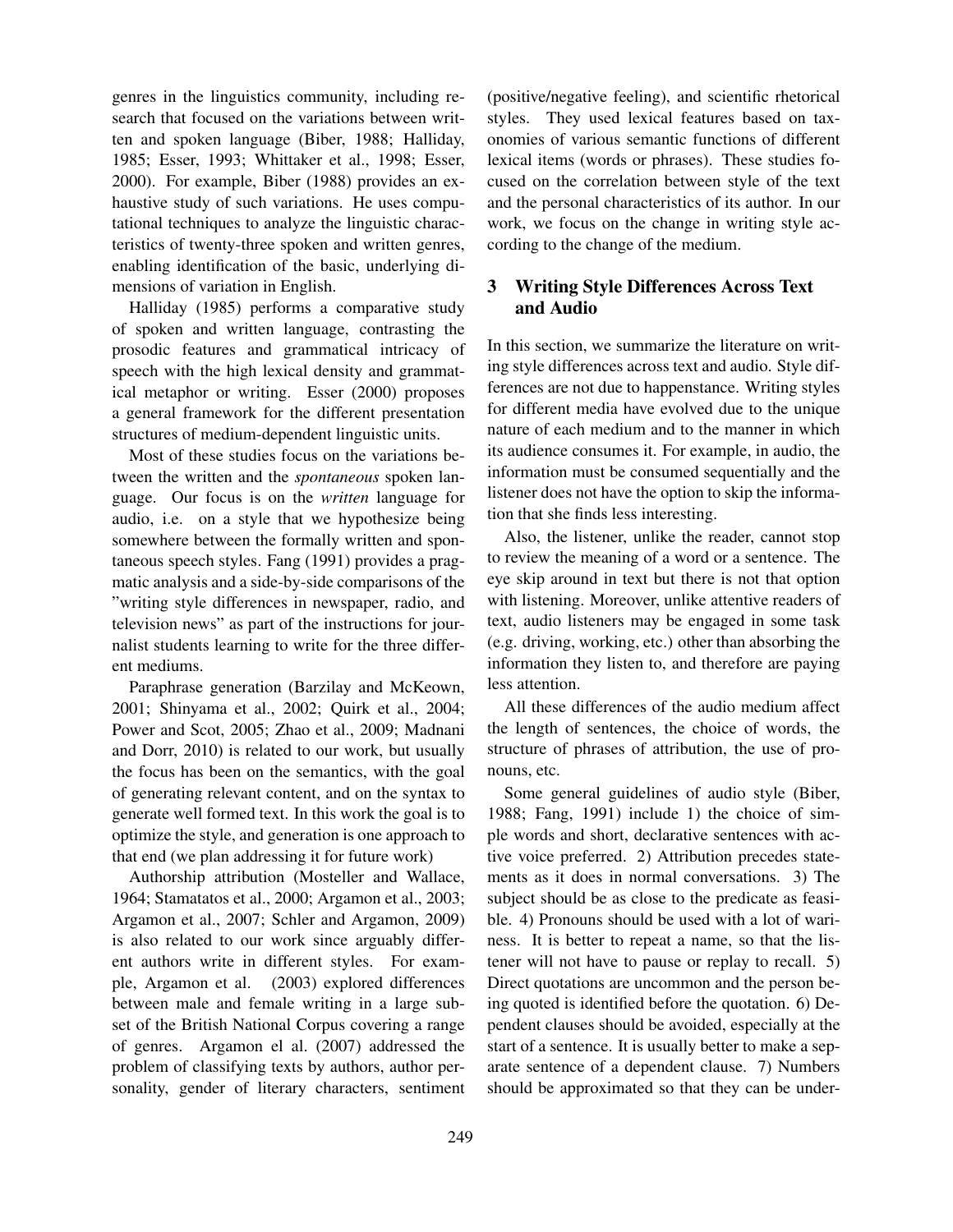

Figure 1: The distributions of three features for both articles and transcripts

stood. For example, the sum of \$52,392 could be stated as *more than fifty thousand dollars*. 8) Adjectives and adverbs should be used only when necessary for the meaning.

## 4 Data

In order to determine the differences between the text and audio styles, we needed textual data that ideally covered the same semantic content but was produced for the two different media. National Public Radio (NPR) has exactly this type of data. Through their APIs we obtained the same semantic content in the two different styles: written text style (articles, henceforth) and in audio style (transcripts, henceforth). The NPR Story API output contains links to the Transcript API when a transcript is available. With the Transcript API, we were able to get full transcripts of stories heard on air<sup>1</sup>. To the best of our knowledge, this is the first use of this collection for NLP research.

We collected 3855 news articles and their corresponding transcripts. The data cover a varied set of topics from four months of broadcast (from March 6 to June 3, 2010). Table 2 shows an example of such article-transcript pairs.

## 5 Features

Based on the study of style differences outlined in section 3, we propose a number of document-level, linguistic features that we hypothesized distinguish the two writing styles. We extracted these features for each article and transcript. The analysis of these features (will be discussed later in the section) showed that they are of different importance to style identification. Table 1 shows a list of the top features and their descriptions.

### 5.1 Statistical Analysis

The goal of this analysis is to show that the values of the features that we extracted are really different across the two styles and that the difference is significant. We compute the distribution of the values of each feature in articles and its distribution in transcripts. For example, Figure 1 shows the distributions of 3 features for both articles and transcripts. The figure clearly shows how the distributions are different. A two-tailed paired Student's T-test (with alpha set to 0.05) reveals statistically significant difference for all of the features ( $p < 0.0001$ ).

This analysis corroborated our linguistic hypotheses, such as the average sentence length is longer for articles than for transcripts, complex words (more than 3 syllables) are more common in articles, articles contain more adverbs, etc.

## 5.2 Classification

To further verify that our features really distinguish between the two writing styles, we conducted a classification experiment. We used the features described in Table 1 (excluding the *Direct Quotation* feature) and the dataset described in section 4 to train a classifier. We used Libsvm (Chang and Lin, 2001) with a linear kernel as our classifier. We performed 10-fold cross validation on the entire dataset.

<sup>1</sup> http://www.npr.org/api/index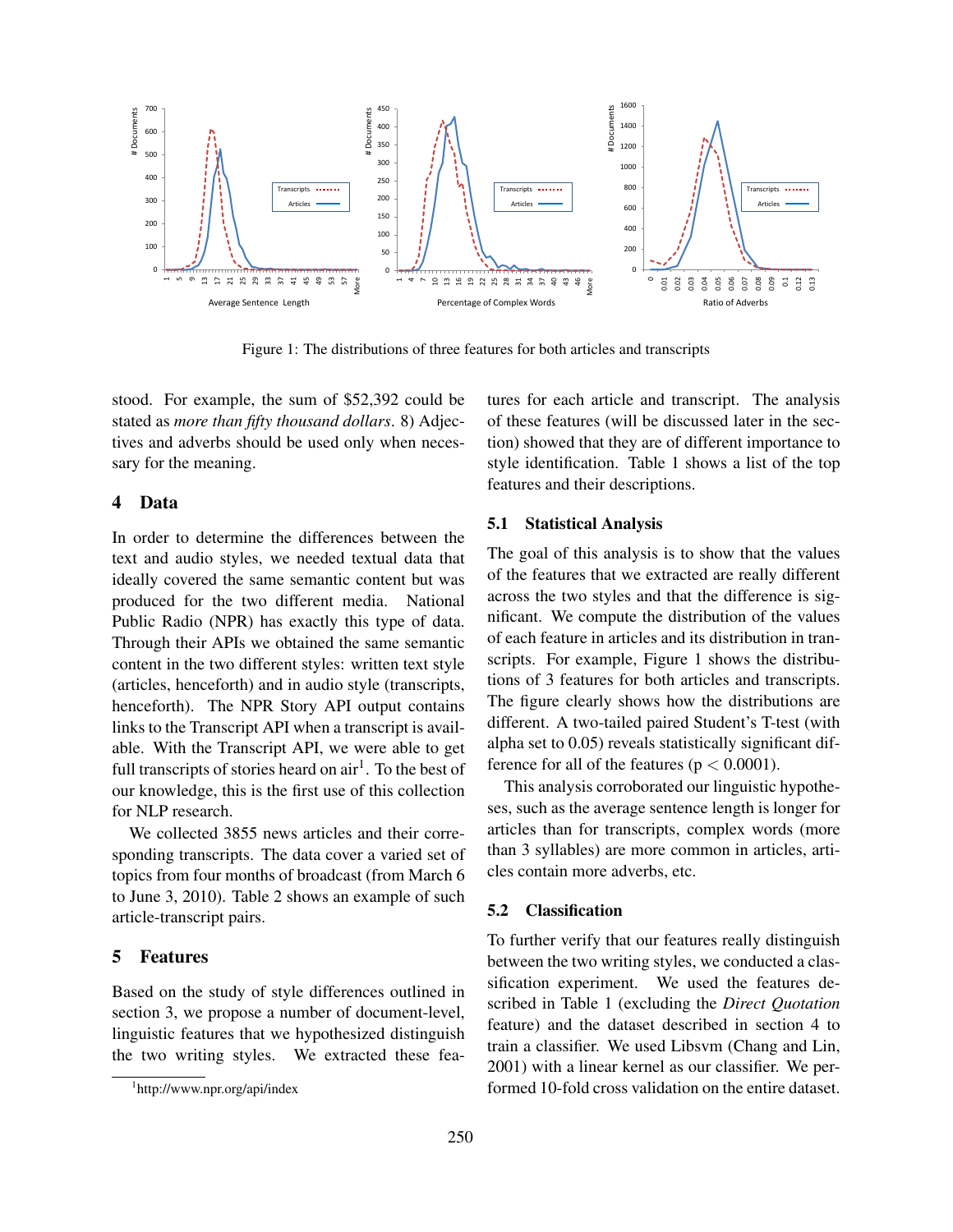| <b>Feature</b>                                        | <b>Description</b>                                                                                                                                                                                                                                                                                                                                                                                                                    | Rank           |
|-------------------------------------------------------|---------------------------------------------------------------------------------------------------------------------------------------------------------------------------------------------------------------------------------------------------------------------------------------------------------------------------------------------------------------------------------------------------------------------------------------|----------------|
| Direct quotations                                     | We use a pattern matching rule to find all the instances of direct speech (e.g. "I love English", says<br>Peter).                                                                                                                                                                                                                                                                                                                     |                |
| Average sentence length                               | The length of a sentence is the number of words it contains.                                                                                                                                                                                                                                                                                                                                                                          | $\overline{2}$ |
| Ratio of complex words                                | A complex word consists of three or more syllables (Gunning, 1952). Complex words are more<br>difficult to pronounce and harder to understand when being listened to than simpler words.                                                                                                                                                                                                                                              | 3              |
| Ratio of pronouns                                     | We count the different types of pronouns; first person pronouns, second person pronouns, third<br>person pronoun, demonstrative pronouns (this, these, those), and the pronoun $it$ .                                                                                                                                                                                                                                                 | $\overline{4}$ |
| Average distance between<br>each verb and its subject | We associate each verb with its subject by parsing the sentence using a dependency parser and<br>finding $nsubj$ link. The distance is the word count between the verb and its subject.                                                                                                                                                                                                                                               | 5              |
| Ratio of adjectives                                   | We count attributive adjectives (e.g. the big house) and predictive adjectives (e.g. the house is big)<br>separately.                                                                                                                                                                                                                                                                                                                 | 6              |
| Dependent clauses                                     | We identify dependent clauses by parsing the sentence and finding a $SBAR$ node in the parse tree.                                                                                                                                                                                                                                                                                                                                    | $\tau$         |
| Average noun phrase mod-<br>ification degree          | The average number of modifiers for all the noun phrases in the document.                                                                                                                                                                                                                                                                                                                                                             | 8              |
| Average number of sylla-<br>bles                      | The total number of syllables in the document divided by the number of words. To get an accurate<br>count of syllables in a word, we look up the word in a dictionary. All the numbers are converted<br>to words (e.g. 25 becomes twenty five). We also change all the contractions to their normal form<br>(e.g. $I'll$ becomes $I will$ ).                                                                                          | 9              |
| Ratio of passive sentences                            | We find passive sentences using a pattern match rule against the part-of-speech tags of the sentence.<br>We compute the ratios of agentless passive sentences and by-passive sentences separately.                                                                                                                                                                                                                                    | 10             |
| Ratio of adverbs                                      | In addition to counting all the adverbs, we also count special types of adverbs separately includ-<br>ing: amplifiers (e.g. absolutely, completely, enormously, etc), downtoners (e.g. almost, barely,<br>hardly, etc), place adverbials (e.g. abroad, above, across, etc), and time adverbials (e.g. after-<br>wards, eventually, initially, etc). The list of special adverbs and their types is taken from Quirk et.<br>al (1985). | 11             |
| Size of vocabulary                                    | The number of unique words in a document divided by the total number of words.                                                                                                                                                                                                                                                                                                                                                        | 12             |
| Ratio of verb tenses                                  | We count the three main types of verbs, present, past, and perfect aspect.                                                                                                                                                                                                                                                                                                                                                            | 13             |
| Ratio of<br>approximated<br>numbers                   | We count the instance of approximated numbers in text. In particular, we count the pattern <i>more</i><br>than/less than/about/almost integer number;                                                                                                                                                                                                                                                                                 | 14             |

Table 1: Style Features

### Written article

The mammoth oil spill in the Gulf of Mexico, sparked by the explosion and sinking of a deep-water oil rig, now surrounds the Mississippi River Delta, all but shutting down fisheries. But the oil industry still has a lot of friends on the delta. As Louisianans fight the crude invading their coast, many also want to repel efforts to limit offshore drilling. "We need the oil industry, and down here, there are only two industries – fishing and oil," says charter boat captain Devlin Roussel. Like most charter captains on the delta, Roussel has just been sitting on the dock lately. But if he did have paying customers to take out fishing, he'd most likely take them to an oil rig. [..]

#### **Transcript**

It's MORNING EDITION from NPR News. I'm Steve Inskeep. And I'm Renee Montagne. President Obama's administration is promising action on that catastrophic oil spill. The president's environmental adviser says the BP oil leak will be plugged. More on that in a moment. President Obama yesterday said the nation is too dependent on fossil fuels. But you dont realize just how dependent until you travel to the Mississippi River Delta. The fishing industry there is all but shut down. Yet some residents do not want to stop or slow offshore drilling despite the disaster. NPR's Frank Morris visited Buras, Louisiana [..]

Table 2: An example of an article–transcript pair.

Our classifier achieved 87.4% accuracy which is high enough to feel confident about the features.

We excluded the *Direct Quotation* feature from this experiment because it is a very distinguishing feature for articles. The vast majority of the articles in our dataset contained direct quotations and none of the transcripts did. When this feature is included, the accuracy rises to 97%.

To better understand which features are more important indicators of the style, we use Guyon et al.'s (2002) method for feature selection using SVM to rank the features based on their importance. The ranks are shown in the last column in Table 1.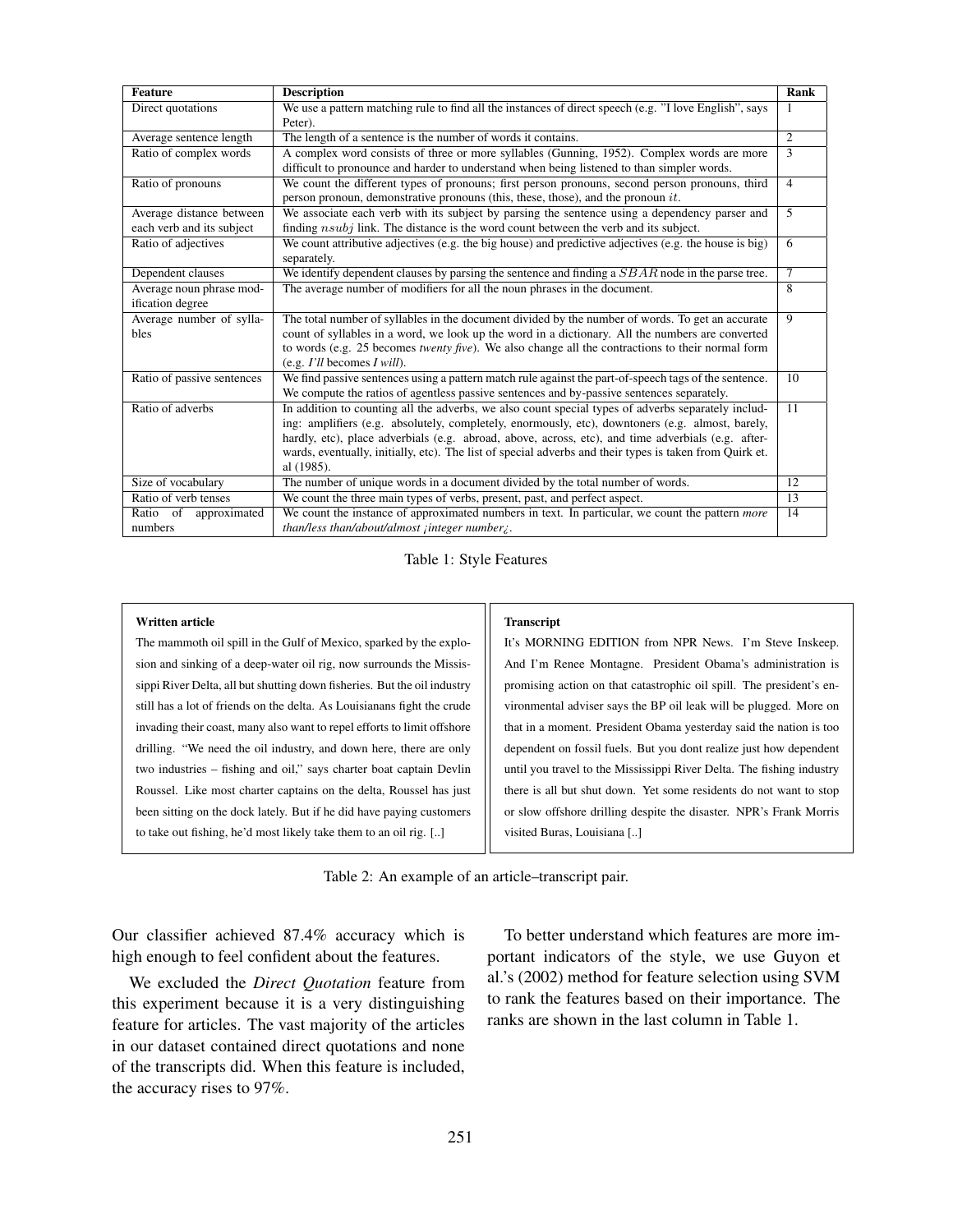## 6 User Study

Up to this point, we know that there are differences in style between articles and transcripts, and we formalized these differences in the form of linguistic features that are easy to extract using computational techniques. However, we still do not know the impact of changing the style on the user experience. To address this issue, we did manual transformation of style for 50 article paragraphs. The transformation was done in light of the features described in the previous section. For example, if a sentence is longer than 25 words, we simplify it; and, if it is in passive voice we change it to active voice whenever possible, etc. We used a speech synthesizer to convert the original paragraphs and their transformed versions into audio clips. We used these audio clips to conduct a user study.

We gave human participants the audio clips to listen to and transcribe. Each audio clip was divided into segments 15 seconds long. Each segment can be played only once and pauses automatically when it is finished to allow the user to transcribe the segment. The user was not allowed to replay any segment of the clip. Our hypothesis for this study is that audio clips of the transformed paragraphs (audio style) are easier to comprehend, and hence, easier to transcribe than the original paragraphs (text style). We use the edit distance between the transcripts and the text of each audio clip to measure the transcription accuracy. We assume that the transcription accuracy is an indicator for the comprehension level, i.e. the higher the accuracy of the transcription the higher the comprehension.

We used Amazon Mechanical Turk to run the user study. We took several precautions to guarantee the quality of the data (burch, 2009). We restricted the workers to those who have more than 95% approval rate for all their previous work and who live in the United States (since we are targeting English speakers). We also assigned the same audio clip to 10 different workers and took the average edit distance of the 10 transcripts for each audio clip.

The differences in the transcription accuracy for the original and the transformed paragraphs were statically significant at the 0.05 level according to a 2-tailed paired t-test. The overall average edit distance was 0.69 for the 50 transformed paragraphs

and 0.56 for the original article paragraphs. This result indicates that the change in style has an impact on the comprehension of the delivered information as measured by the accuracy of the transcriptions.

## 7 Conclusions and Future Work

In this paper, we presented the progress on an ongoing research on writing style transformation from text style to audio style. We motivated the topic and emphasized its importance. We surveyed the linguistics and journalism literatures for the differences in writing style for different media. We formalized the problem by suggesting a number of linguistic features and showing their validity in distinguishing between the two styles of interest, text vs audio. We also conducted a user study to show the impact of style transformation on comprehension and the overall user experience.

The next step in this work would be to build a style transformation system that uses the features discussed in this paper as the bases for determining when, where, and how to do the style transformation.

## References

- Shlomo Argamon, Moshe Koppel, Jonathan Fine, and Anat Rachel Shimoni. 2003. Gender, genre, and writing style in formal written texts. *TEXT*, 23:321–346.
- Shlomo Argamon, Paul Chase, Sushant Dhawle, Sobhan Raj, Hota Navendu, and Garg Shlomo Levitan. 2007. Stylistic text classification using functional lexical features. *Journal of the American Society of Information Science. ((In press)) Baayen*, 7:91–109.
- Regina Barzilay and Kathleen R. McKeown. 2001. Extracting paraphrases from a parallel corpus. In *Proceedings of the 39th Annual Meeting on Association for Computational Linguistics*, ACL '01, pages 50–57, Stroudsburg, PA, USA. Association for Computational Linguistics.
- Douglas Biber. 1988. *Variation across Speech and Writing*. Cambridge University Press.
- Chris Callison burch. 2009. Fast, cheap, and creative: Evaluating translation quality using amazons mechanical turk.
- Chih-Chung Chang and Chih-Jen Lin, 2001. *LIBSVM: a library for support vector machines*.
- Jrgen Esser. 1993. *English linguistic stylistics*. Niemeyer.